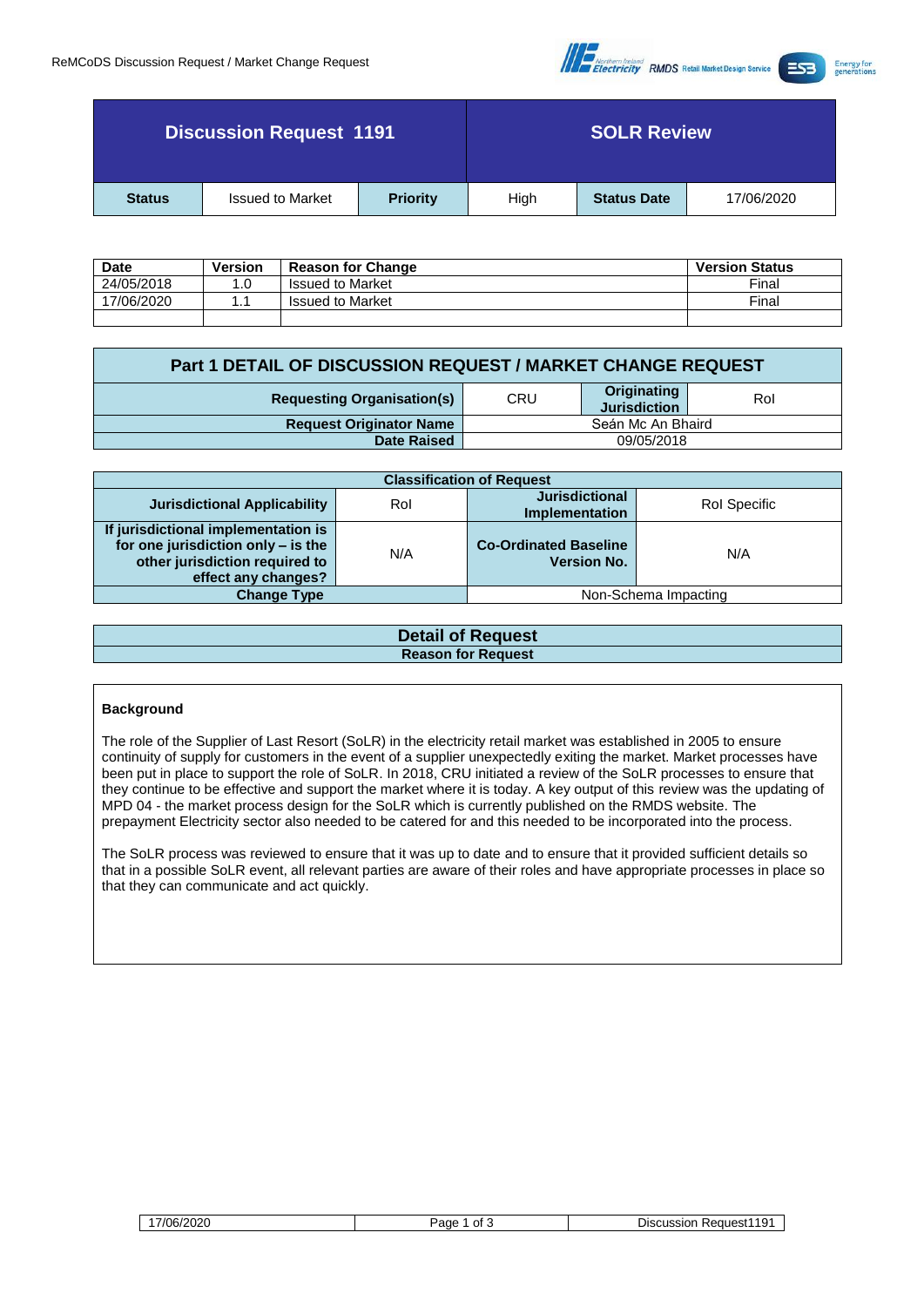

#### **Proposed Solution**

Key differences in this updated version of the MPD04 process include:

- 1. Inclusion of Prepayment Meters.
- 2. Solution is based on customers transferring to SoLR on Day Zero as opposed to Day Nineteen.<br>3. SEMO changes as a result of I-SEM.
- SEMO changes as a result of I-SEM.

Updated process attached here

# $\bm{\Xi}$

CRU have approved the day zero approach which will be needed to cater for the Prepayment market.

With regards to GDPR issues CRU will require all Suppliers to update their privacy statements so that in the event of an SoLR customers information could be passed onto SoLR Supplier.

#### **Scope of Change**

| Jurisdiction | Design<br>Documentation | <b>Business</b><br>Process | <b>DSO Backend</b><br>System<br>Change | <b>MP Backend</b><br>System<br>Change | Tibco | Supplier<br>EMMA | 四<br><b>Scher</b> | Webforms | Market<br>Website<br>뮮<br>ত়<br>찣 |
|--------------|-------------------------|----------------------------|----------------------------------------|---------------------------------------|-------|------------------|-------------------|----------|-----------------------------------|
| <b>ROI</b>   | $\boxtimes$             | $\times$                   |                                        |                                       |       |                  |                   |          |                                   |
| <b>NI</b>    |                         |                            |                                        |                                       |       |                  |                   |          |                                   |
|              |                         |                            |                                        |                                       |       |                  |                   |          |                                   |

## **Co-Ordinated Baseline Market Design Documents Impacted by Request**

| <b>Market Messages</b> |                                                              |           |           |           |  |  |
|------------------------|--------------------------------------------------------------|-----------|-----------|-----------|--|--|
| Message No.            | <b>N</b><br><b>CoBL</b><br><b>ROI</b><br><b>Message Name</b> |           |           |           |  |  |
| No Impact              | No Impact                                                    | No Impact | No Impact | No Impact |  |  |

### **Data Definitions**

**Data Codes**

| <b>Market Message Implementation Guides</b>       |  |  |  |  |  |  |  |
|---------------------------------------------------|--|--|--|--|--|--|--|
| <b>ROI</b><br><b>N</b><br>Yes/No<br><b>Yes/No</b> |  |  |  |  |  |  |  |
| No Impact                                         |  |  |  |  |  |  |  |

| פווחווורט |
|-----------|
|           |